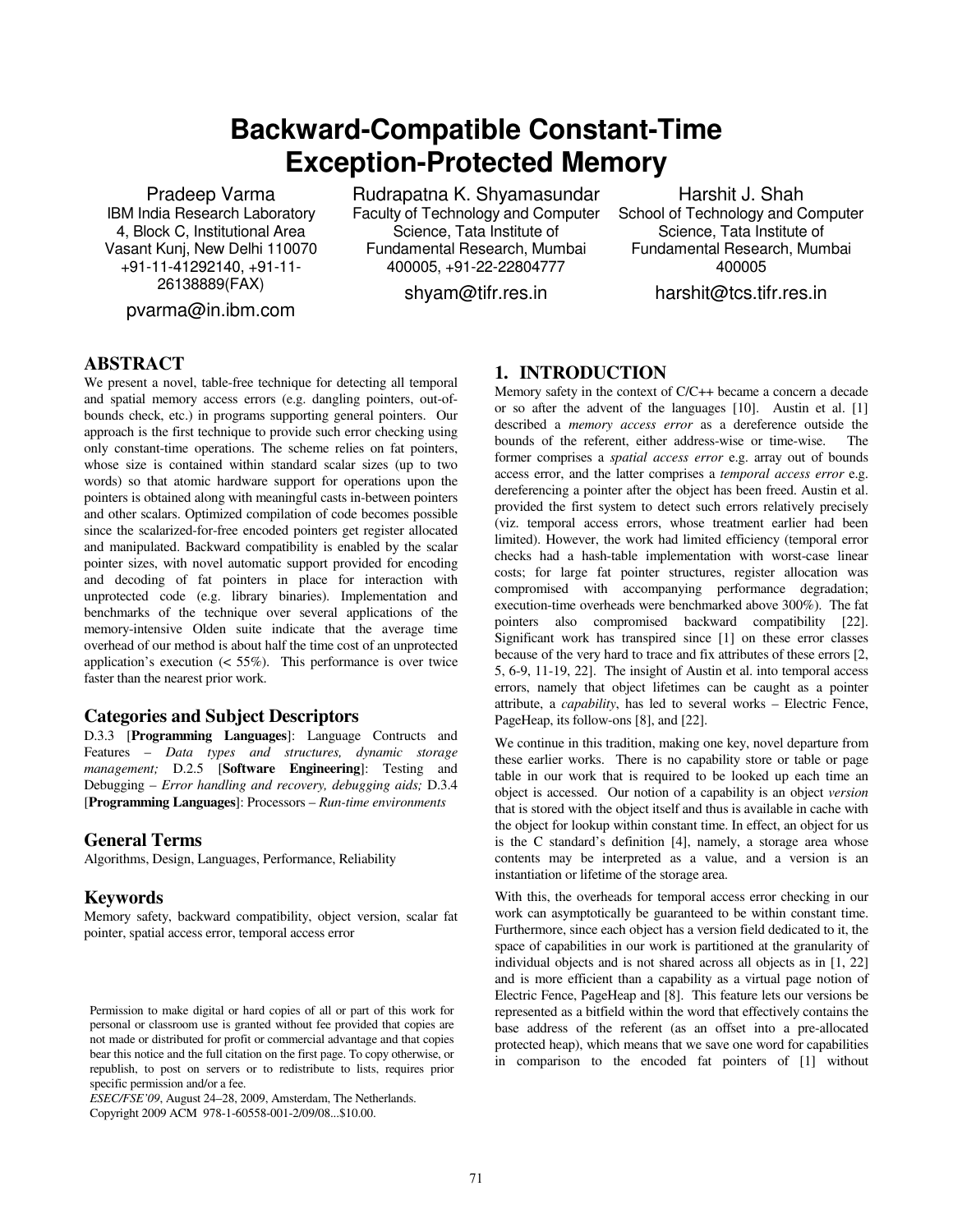compromising on the size of the capability space.<sup>1</sup> Since versions are tied to objects, the object or storage space is dedicated to use solely by re-allocations of the same size (unless garbage collector (gc) intervenes). This fixedness of objects is put to further use by saving the referent's size with the object itself (like version), saving another word from the pointer metadata.

These savings that we make on our pointer metadata are crucial in bringing our encoded pointers down to standard scalar sizes of one or two words in contrast to the 4-plus words size of [1] and a similar price of [22]. Standard scalar sizes means that our encoded pointers assist backward compatibility, avail of standard hardware support for atomic reads and writes, and can be meaningfully cast to/from other scalars, and achieve higher optimization via register allocation and manipulation.

Like [22] our work detects memory access errors at the level of memory blocks. A memory block comprises the least unit of memory allocation such as a global or local variable, or the memory returned by a single invocation of malloc. Our work detects all memory errors at this level, except for uninitialized data reads, where it does more (than [1, 22]), by flagging all uninitialized data reads and not just uninitialized pointer reads using a Purify-like approach. The coverage of uninitialized data reads in this manner is complete for small objects, and is approximate for large objects.

By detecting memory access errors at the level of memory blocks, our work targets the general pointer arithmetic model supported by C [4], with dereferences disallowed only when they cross allocation bounds and not while they remain within. So for instance, a safe memcpy() can be written that takes an element pointer of a struct and copies up or down without exception so long as it remains within the allocated memory for the struct. Arithmetic can cause a pointer to cross allocation boundaries arbitrarily, only dereferences have to be within the allocated memory as in Ruwase et al. [18] and not as in Jones et al. [12].

Fat pointer approaches like [1] have suffered from backward compatibility problems because fat pointers change structure layouts. C programs often assume that the size of a pointer is the same as that of a long integer in structure layouts. A union or a cast from a pointer to an integer may make similar assumptions. These assumptions break when large fat pointers are used in place of normal pointers as in [1]. Library binaries, compiled for non-fat pointers index structures using offsets that mismatch the fields of structures containing fat pointers. For these reasons, [22] diverged from [1] in storing pointer metadata separately from the pointers themselves. While this improves backward compatibility somewhat, [22] is still hobbled by having to pass meta-data parameters to functions separately from the pointer parameters, forcing interface changes with functions for both parameters passed in and results returned back (Section 2.3.4, [22]). There is also no support in [22] for generating the metadata associated with unknown pointers returned by library functions.

Our work provides much better support for backward compatibility than [1] or [22] using scalar-sized fat pointers. There are two incarnations of our general pointer layouts – the general-heap layout, and a reduced-heap layout. The general layout uses a twoword scalar representation of the general pointer and the reducedheap layout uses a one-word scalar representation. Backward compatibility offered by reduced-heap layouts is ideal – the encoded general pointer has the same scalar size as an un-encoded pointer (one word). Similarly, the backward compatibility offered by the simpler version of our pointers (Section 3) is ideal – it provides full heap sizes and 1-word encoded pointers. These pointers can be used with pre-compiled libraries with very effective backward compatibility. The general pointer layout (2 word scalar) would also offer similar compatibility if it were possible to obtain vendor libraries in which pointer sizes are double-word scalars<sup>2</sup>. Once encoded pointers and un-encoded pointers of the same scalar size have been obtained, backward compatibility reduces to the ability to provide un-encoded versions of the pointers to a library via arguments and encoded versions of the same to application code when the library returns results. For this, novel, automatic support for encoding and decoding of pointers is provided. So a library can continue with processing un-encoded pointers only while the application deals with encoded pointers alone and the interface uses the automatic support to transform pointers in place between the application and the libraries. Similarly, unprotected code manipulating pointers as integers can be provided un-encoded pointers at the time of the cast to integer and un-encoded pointers obtained from a cast from integers can be converted into encoded pointers using this support.

All capability-based systems, e.g. our reduced-heap system have a problem that they can run out of capability space (i.e. version space for us). This is because the capability fields have a fixed size and hence the number of capabilities they represent is fixed while a long-running program can engender an unbounded number of object lifetimes. Except for [8], which approaches this issue primarily from a static analysis (automatic pool allocation) approach, no work has targeted recycling of capabilities. We have developed a comprehensive extension of our technique assuming a (conservative) garbage collector [3] which makes it possible for our work to handle unbounded heap recycling. Our version-recycling work will be presented in a later publication, separately. Here we only present an interface to the work.

Our novel contributions are given below:

- A table-free method for detecting all memory access errors. Errors covered include uninitialized memory accesses, which are checked in constant time for all types, and not just pointers using a Purify-like technique whose coverage is complete for small allocations and is approximate otherwise. Coverage of all other memory errors is complete within constant time.
- o Fat pointers in our method are of scalar sizes, amenable to aggressive optimization, atomic use, and meaningful casts.
- o Backward compatibility support is provided extensively by our work, including scalar fat pointers and automatic support for encoding and decoding of pointers.
- o Benchmarks of our techniques show that our time overhead for memory-intensive applications averages less than 55%, which is much lower than the nearest prior work.

This comes from the combined counting capacity of heap\_offset\_bits and version\_bits (later), which make up a word.

<sup>2</sup> This in effect is seeking to obtain 32-bit compiled binaries for 64-bit ported library sources where pointers are 64-bit.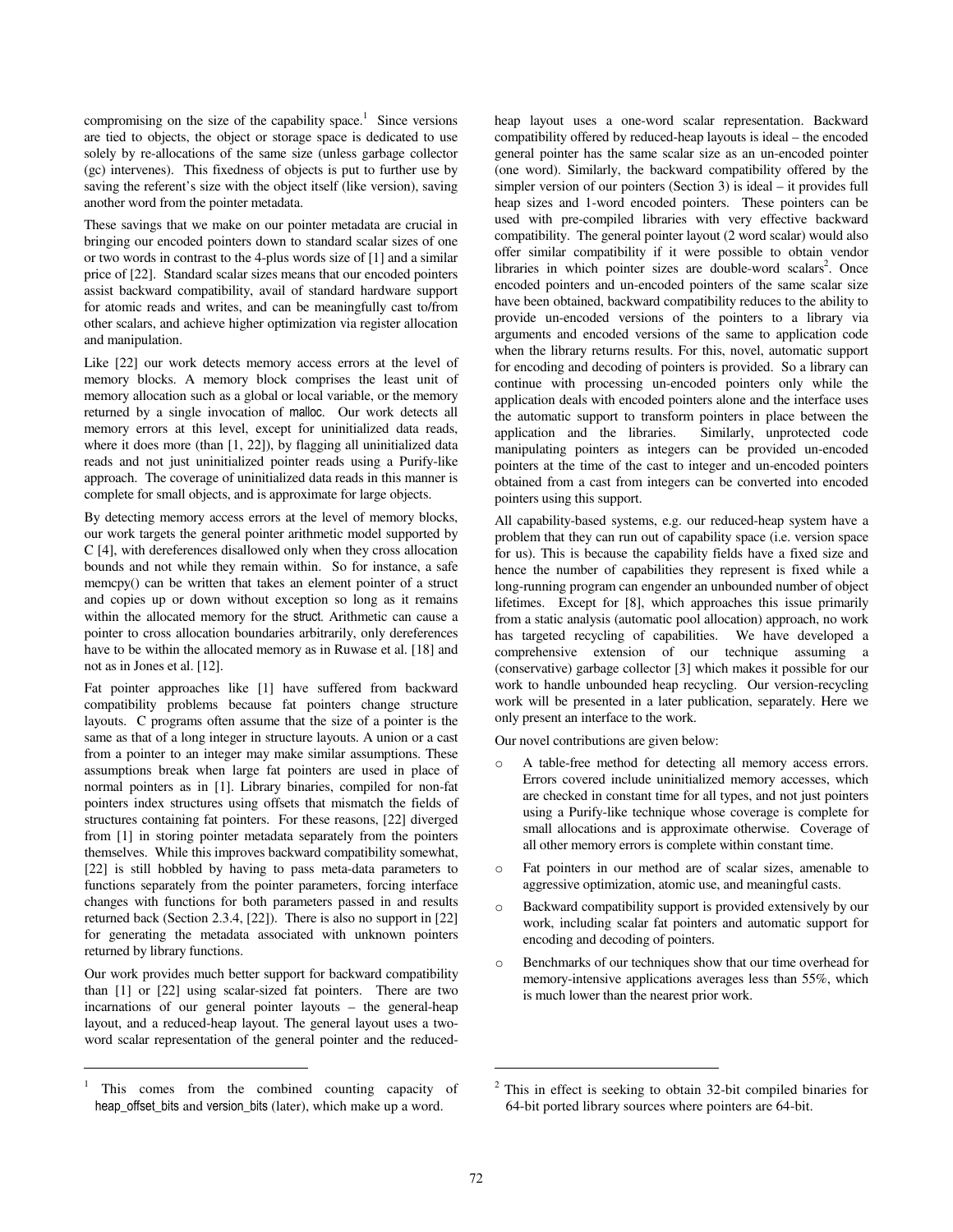#### **2. RELATED WORK**

Dhurjati et al. [8] are similar to us in temporal access error checking, although they only cover dangling pointer checks for heap-allocated objects. Our version numbers correspond to virtual page numbers in Dhurjati et al. [8], except that virtual page numbers are shared and looked up via the hardware memory management unit (MMU). While only one version number is generated per allocated object in our scheme, a large object can span a sequence of virtual pages in [8], all of which populate the MMU and affect its performance. Our version numbers are typed by object size and are table-free in terms of lookup. This implies that the object lookup cost is guaranteed to be constant for us, while for [8] it varies according to table size even if OS/hardware supported. For example consider the scenario when the table outgrows the number of pages held in hardware table. TLB misses cost are described as a concern in [8]. There is also concern at the fact that an allocation/deallocation engenders a system call apiece which is expensive.

Our system treats memory violations – temporal and spatial – in an integrated manner. Our versions are substantially more efficient in the virtualization they offer compared to [8] wherein each object allocation, however small, blocks out a full virtual page size and large objects block out multiple virtual pages. By contrast, the virtualization overhead for our mechanism comprises a small constant addition to the object size. Virtual space overuse (simultaneously live objects) has no concomitant performance degradation for us, while in work of [8], it can cause pagingmechanism-related thrashing which would affect not only the application process, but also other processes in the machine.

Xu et al. [22] present a table-based framework to handle temporal and spatial memory access errors. The framework extends the approach of [1] but does not obtain constant-time operations as in our work. Overhead for an allocation operation is linear in the number of pointers to be stored in an allocated block – space for the metadata associated with these pointers is computed and allocated with the block, and initialized as invalid pointers. Also, an allocation request can trigger an expansion of the expandable array store comprising the heap capabilities, which in turn has a linear cost in terms of the total expansion made as the additional slots have to be initialized as the free list of capability slots.

As regards safety checking once pointers have been allocated, not all pointer accesses can be checked in [22] given that pointer metadata in [22] is stored separately from pointers themselves using a sourceto-source transformation scheme. Checking safety of a pointer usage requires mirroring access to the pointer by a parallel access to its separately stored metadata, which is not always possible in the approach of [22], which uses statically-exposed access paths (for embedded pointers, page 120, left column, bottom of last paragraph, "worth mentioning ..."  $[22]$ <sup>3</sup>).

The metadata overhead for our fat pointers comprises one extra word at most while the (separately stored) metadata per pointer in [22] comprises two words for capability alone (corresponds to our versions). Additionally, the size of the memory block (referent) pointed to is stored as pointer metadata. Also, an attempt to separate metadata from pointers (i.e not have fat pointers) results in additional overhead of a link field in the pointer metadata. While some of this metadata per pointer gets reduced by sharing it and storing it in the pointed to object, the scheme is unable to reach the shared metadata by pointer arithmetic and ends up having to store an additional pointer to it (\* blkhdr, [22] Section 4.1). In [22] the size argument of malloc is used to determine whether an allocation is for an object or array; C programs may use malloc otherwise, which would not work with [22].

Jones et al. [12] present a table-based technique for checking spatial memory violations in C/C++ programs. Standard pointers are used unlike fat pointers of prior spatial access error checkers obtaining significant backwards compatibility as a result. Ruwase et al. [18] extend [12] with out-of-bounds object that allow inbound-pointergenerating arithmetic on an out-of-bounds pointer. Our scalar, fatpointer based technique has this ability independently of [18, 12].

Dhurjati et al. [7] develop Jones et al. [12] and its extension Ruwase et al. [18] by using automatic pool allocation to partition the large table of objects. The technique statically analyzes application sources. We differ from [7] and its predecessors by not relying on any table lookup. We don't impose any object padding for out-ofbound pointers either. General pointer arithmetic (inbound/out-ofbound) over referent objects is supported by our work.

Loginov et al. [13] present a run-time type checking scheme that tracks extensive type information in a "mirror" of application memory to detect type-mismatched errors. The scheme concedes expensiveness performance-wise (due to mirror costs, not constant time ops – e.g. type information generated is proportional to object size including aggregate objects) and does not comprehensively detect dangling pointer errors (fails past reallocations of compatible objects analogous to Purify).

Purify, by Hastings et al., [10], maintains a map of memory at runtime in checking for memory safety. It offers limited temporal access error protection (not safe for reallocations of deleted data) and fails for spatial access errors once a pointer jumps past a referent into another valid one. Valgrind, [15,19], a dynamic binary instrumentation framework tests for undefined value errors and offers Purify-like protection up to bit-level precision. In contrast to these works, our work captures all dangling pointer errors and spatial errors (e.g. dereference of a reallocated freed object or dereference past a referent into another valid but separate referent). While Valgrind typically slows application performance by well over an order of magnitude, our work adds only limited constant costs to program operations. Also, Valgrind computes some false positives and false negatives within its framework compared to which our approach has no false positives. Our false negatives are limited to uninitialized data checks, wherein our coverage of large objects is approximate.

CCured (Necula et al., [14, 6]) provides a type inference system for C pointers for statically and dynamically checked memory safety. The approach however ignores explicit deallocation, relying instead on Boehm Weiser conservative garbage collection [3] for space reclamation. It also disallows pointer arithmetic on structure fields [14]. The approach creates safe and unsafe pointer types all of

<sup>&</sup>lt;sup>3</sup> Consider the example: struct array  $\{T^*$  zero; long one;  $T^*$  two; long three;}; struct array \* a; T\*\* b = &(a->zero); b += 2; ... While [20] mentions on-going work to handle one situation with embedded pointers, it is not clear if that un-reported work would be capable of connecting pointers embedded in b to their metadata since the pointer arithmetic here makes a stride of 2, while the metadata for the struct array makes only a stride of 1 given that no metadata is created for the field one.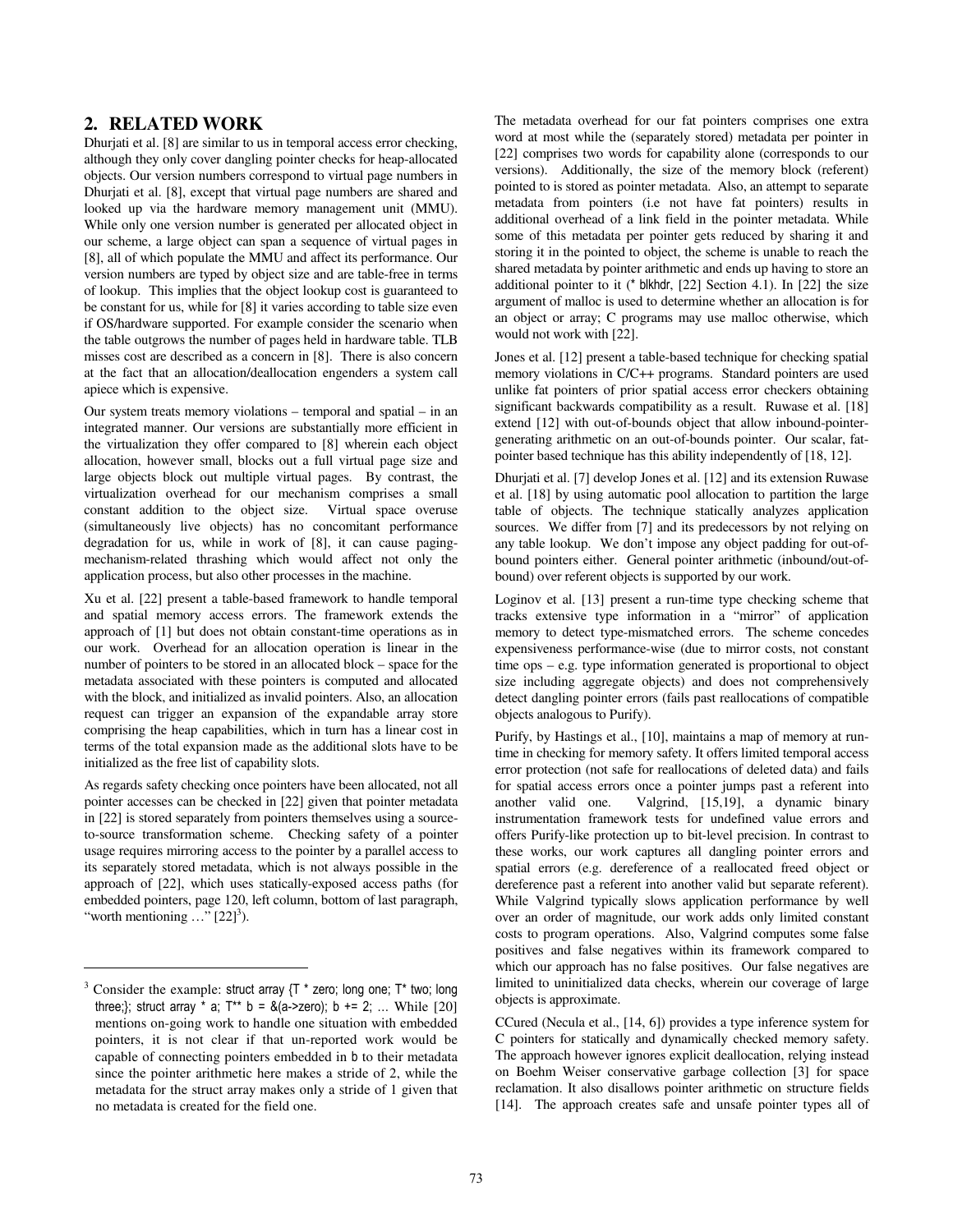which have some runtime checks. Objects carry size and type tag information. No asymptotic complexities are provided.

Cyclone [11] is a significant enough type-safe variant from ANSI C to require significant porting effort of C programs. In Cyclone, dangling pointers are prevented through region analysis and growable regions and garbage collection. Free() is a no-op, and gc carries out space reclamation. Oiwa's Fail-Safe C [16] uses gc for memory reuse ignoring user-specified memory reclamation.

Berger et al. [2] present a randomized memory manager approach to handling memory safety errors by increasing redundancy (replicating computation; and multiplying heap size, which is similar to Purify's larger heap requirements in support of heap aging). Chilimbi et al. [5] use sample-based adaptive profiling to dynamically build and monitor a heap model, identifying longunused, stale objects as potential leaks. Our approach can easily replicate this using our list of allocated objects. Further, using the gc extension, this can further guarantee whether an object is a memory leak or not (no pointers left, yet object is live). Qin et al. [17] experiments with using hardware error correcting codes (ECC) in detecting memory violations/leaks in a manner analogous to the page protection mechanism.

#### **3. PROTECTED HEAP MANAGEMENT**

Exception protected memory resides in a dedicated heap for the purpose called the protected heap. The stack and global space resides outside the protected heap. Only the protected heap has to have contiguous space reserved for it, which is arranged at the beginning of a program run.

Suppose N is the number of bits used to represent pointers to the address space (i.e. the standard word size, e.g. 64 bits, in a 64-bit architecture). For a protected heap size of  $2^M$  bytes, M is the number of bits needed for addressing bytes in the heap. Then N – M bits remain unused for addressing purposes. These bits can be used for defining version numbers of objects as follows.

A *version* n is the n<sup>th</sup> time the same object or storage space (as defined by ANSI C99 standard [4]) has been allocated to hold a value.

Storage space is allocated just before the value is constructed and deallocated just after the value is destroyed. Since pointers to an object may survive after the object has been deallocated, the determination that a pointer points to the current object or an earlier version is made using the version bits. The scheme allows  $2^{N-M}$ distinct version numbers, following which version bits must be recycled after proving safe recyclability. For a typical 64-bit word machine containing 64-bit pointers, suppose a protected heap of size 4 gigabytes (i.e.  $2^{32}$  bytes) is desired. Then versions totalling  $2^{64-32}$  $= 2^{32} = 4G$  in number are supported (after which version recycling needs to be carried out).

We describe our basic technique using C pseudo-code in Figures 1- 4. Pseudo-code algorithms are presented, since we argue constanttime complexity of our scheme in Section 6 later. This section ignores alignment considerations for simplicity. Incorporating alignment is discussed separately in Section 4.1. In the figures,  $H =$ 2heap\_offset\_bits is the protected heap size. The allocated layout for an object of type T is  $\mathsf{L}_{\text{sizeoff}}$ , where  $\mathsf{L}_{\mathsf{K}}$  is defined as given in Figure 1. Note that the layout only involves the size of the type T and not the type itself. Thus the various object lists (Figure 1) manage objects solely by size, and allow storage sharing partitioned by size, not type. In this paper it is assumed that no bitfield is of size 0 (the size 0 cases are straightforward special cases).

| // presumed: heap offset bits                                     |                      |  |  |  |  |
|-------------------------------------------------------------------|----------------------|--|--|--|--|
| // presumed void * protected heap first                           |                      |  |  |  |  |
| typedef unsigned long word;                                       |                      |  |  |  |  |
| #define H (1 << heap offset bits)                                 |                      |  |  |  |  |
| #define version_bits (sizeof(word) * CHAR_BIT - heap_offset_bits) |                      |  |  |  |  |
| #define no_of_versions (1 << version_bits)                        |                      |  |  |  |  |
| word unused heap offset $= 0$ ;                                   |                      |  |  |  |  |
| #define marker value  // random                                   |                      |  |  |  |  |
| typedef struct                                                    |                      |  |  |  |  |
| {word v : version bits;                                           |                      |  |  |  |  |
| word offset : heap offset bits;                                   |                      |  |  |  |  |
| }P:                                                               |                      |  |  |  |  |
| typedef struct                                                    |                      |  |  |  |  |
| {P meta1; // stores version, next                                 |                      |  |  |  |  |
| P meta2; // stores marker, previous                               |                      |  |  |  |  |
| char o[k];                                                        |                      |  |  |  |  |
| $\}$ L $_{\rm k}$ ;                                               |                      |  |  |  |  |
| word allocated_list_k =0;                                         | // initialized empty |  |  |  |  |
| word free_list_ $k = 0$ ;                                         | // initialized empty |  |  |  |  |
| word unusable_free_list_k = 0; // initialized empty               |                      |  |  |  |  |
| word last_version_ $k = no$ _of_versions $-2$ ;                   |                      |  |  |  |  |

#### **Figure 1. Basic declarations**

In this section, we describe our technique for the statically-known size layouts (see Section 4.3 for dynamic sizes). We also use simple, 1-word pointers to access the objects using the encoding for pointers, P, given in Figure 1. For this encoding, a void \* pointer is cast to a word P prior to being destructured thus. These simple oneword pointers are incapable of modeling intra-object pointers (to members), which we discuss in Section 4.2 later.

In Figure 1, word is the machine wordsize (e.g.  $32$  bits, or 64 bits). CHAR BIT is the number of bits in a byte, ordinarily 8. Our encoded pointers track addresses by the offset (P.offset) from the first location in the protected heap (protected\_heap\_first). The pointer into the protected heap for unused space is another offset called unused\_heap\_offset. A marker\_value is a random bitmask used for backward compatibility purposes. An encoded pointer P is one word long comprising a version  $\nu$  bitfield and an offset bitfield. The metadata in an object L\_k comprises two words, both laid out like P. The first word, meta1 stores the object's version bitfield and an offset to the next object in the linked list that the object belongs to (allocated objects list, free list etc.). The second word, meta2 holds marker\_value in its version bits for the purpose of backwards compatibility (discussed later) and an offset to the previous object in the linked list so the object management queues can be doublylinked lists. All offset fields that point to objects, in pointers, heads of lists below, or in objects themselves always point past the metadata in the pointed object, i.e. to the member  $\sigma$ ] in  $\mathsf{L}\_k$  above.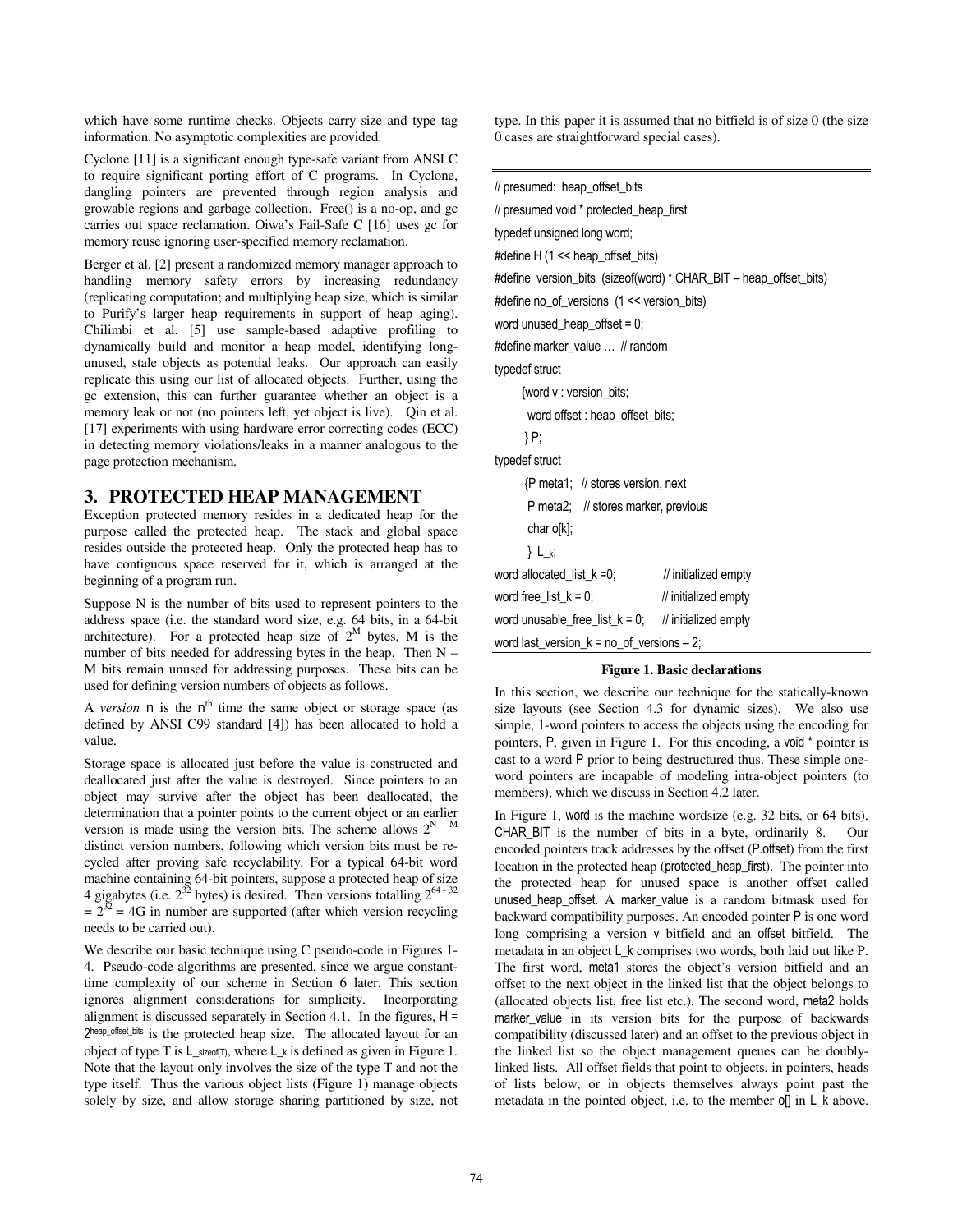This means a non-empty list has a non-zero head field, allowing 0 to be reserved to indicate an empty list.

For each size &, there are three global lists for managing objects:

- o A doubly-linked list of allocated objects which allows any object to be deallocated in constant time. Among other purposes, this list enables encoding of un-encoded pointers returned by un-protected code to provide support for backward compatibility.
- $\circ$  A free list (free list k) of previously freed objects that can be used at the next allocation
- $\circ$  An unusable list (unusable\_free\_list\_k) of previously freed objects that can no longer be reused because they have run out of fresh, usable version numbers and require version recycling.

Both the free list and unusable list store objects with the version number advanced to a previously unused version. Thus upon allocation (after recycling – for unusable\_free\_list\_k), this version number can be used directly. Because of this structure, if a dangling pointer test is carried out when a freed object is sitting on one of these two lists, the test will work correctly since the dangling pointer will be encoded with a previously used version while the freed object will have an unused one. The unusable free list is unusable, not because it cannot be allocated from, but because an object allocated by it cannot be freed later (without a preceding recycling).

Without recycling, versions would be allocated in increasing, roundrobin order from 0 till no of versions  $-1$ , where the last version is reserved for residence on the unusable list. While a full treatment of recycling is not in the scope of this paper, it suffices to say that the upper limit of version allocations also wraps around and moves within the range [0 ... no\_of\_versions -1]. The limit separates freed version numbers from versions that may still be in use. This limit is tracked by last\_version\_k that moves round-robin in the range of version numbers. It is initialized to  $no_0f_$  versions  $-2$  since at the start, no recycling is involved, and  $no_of_versions - 1$  is reserved for the unusable list whose objects and object pointers are known to not be in use.

// translate version-carrying pointer

void \* decode\_pointer (void \* ptr)

{ return protected\_heap\_first + ((P \*) &ptr)->offset; }

bool verify (void \* ptr) {

return ((P  $*$ ) &ptr) -> $v =$ 

 $(((P^*)\text{ decode\_pointer}(ptr)) - 2)$  ->v;}

#### **Figure 2. Read/write related operations**

An encoded pointer is translated to standard C pointer in Figure 2 by obtaining the offset field within the pointer and adding that to protected\_heap\_first. Pointer decoding precedes each dereference of the object. Prior to decoding the pointer thus, memory safety check requires that the version stored in the object be consistent with the version stored in the pointer. This can be carried out by verify, wherein the right hand side of the equality test carries out the former and the left hand side carries out the latter.

The allocation procedure is statically customized to size & (prefix & in allocate\_protected\_k). First an attempt to allocate from the free list is made. If that fails, then an attempt to allocate from the unused heap is made. In this attempt, the version assigned is taken to be two past the (rotating) last\_version\_k limit. As mentioned earlier, one past the last\_version\_k is number reserved for the unusable free list. If allocation does not succeed from either free list or unused heap, then an allocation failure is indicated by returning NULL. NULL is a constant, encoded pointer to a constant, never-deleted, zero-sized object (i.e has no  $\phi$ ] field) allocated in the protected heap at the beginning of program execution. While checking against NULL can be treated as a special case check to be added explicitly to the verify operation in Figure 2 above, this check is gracefully merged into usual spatial error checking in Section 4.2. Returning NULL indicates allocation failure.

Allocation creates and populates an encoded pointer (ptr) with the pertinent offset and version v fields. Once an object to allocate is obtained, meta points to the start of the metadata affiliated with the object. Finally the object metadata is modified to reflect the doublylinked structure of allocated\_list\_k. The *previous* offset field of any existing head object is set to the newly allocated object; the newly allocated object's *previous* is set to 0 reflecting its position at the head; the head points to the newly allocated object and the newly allocated object's *next* points to the previous head object.

```
void * allocate_protected_k () {
 P * ptr, meta;
 if (free_list_k != 0) \# allocate from free list
   \{ptr\text{-}offset = free list k\}meta = ((P *) (protected_heap_first + free_list_k)) – 2;
     ptr->v = meta->v;
     {\sf free\_list\_k} = {\sf meta}\text{-} {\sf offset}; }
  // allocated from unused heap
 else if (H – unused_heap_offset >= k + 2 * sizeof(P) ) {
    ptr->offset = unused_heap_offset + 2 * sizeof(P);
    meta = (P *) (unused_heap_offset + protected_heap_first);
    meta \rightarrow v = (last\_version_k + 2) % no_of\_versions;(meta + 1)->v = marker_value;
    unused\_heap\_offset = unused\_heap\_offset + k + 2 * sizeof(P);
    ptr->v = meta->v;}
 else return NULL; // indicates failure to allocate
 meta->offset = allocated_list_k;
 if (allocated_list_k != 0) // set previous
    (((P^*) (protected\_heap\_first + allocated\_list\_k)) -1)-\text{offset}= ptr->offset;
 allocated_list_k = ptr->offset; // set head of list
 (meta +1) -> offset = 0; // set previous
return *(\text{void } **) ptr); /* return encoded pointer */
```
**Figure 3. Allocation**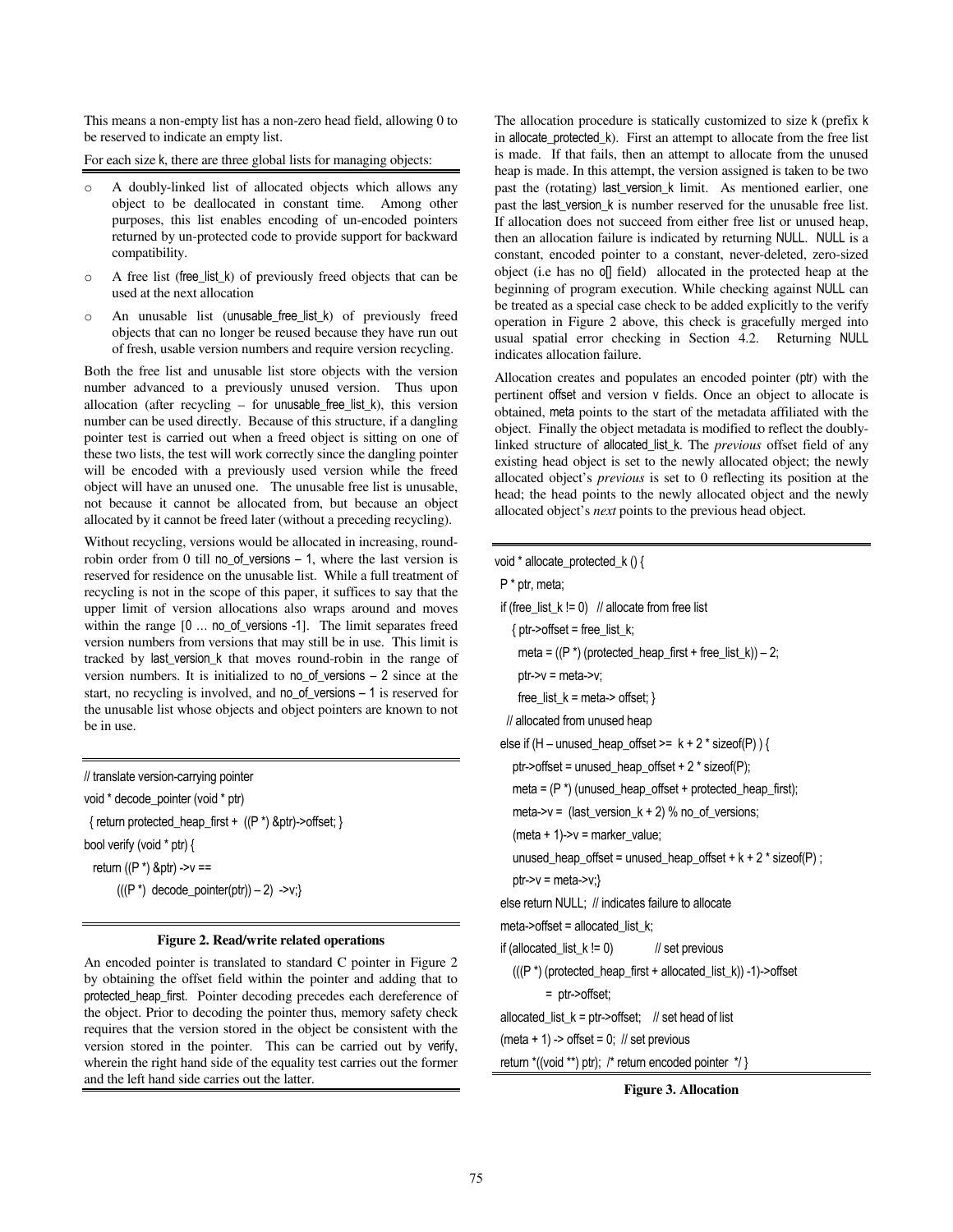Deallocation is also customized to size &. In Figure 4, it is presumed that verify is executed beforehand to verify version and non-NULL legality.

A successful deallocation increments (via increment version k) the version of the object that can be used both while sitting on a free list or by the next allocation. In incrementing if it is found that the last\_version\_k limit is crossed, then the object is placed on the unusable free list, otherwise it is placed on the standard free list. The crossing of last\_version\_k is decided by computing the gap between the current version and the limit. Suppose  $last\_version_k \ge$ meta->v. Then gap in Figure 4 should be last\_version\_k - meta->v, which is indeed the case as the modulo arithmetic drops the no\_of\_versions addition. Suppose last\_version\_k < meta->v. Then gap in Figure 4 should be last\_version\_k + (no\_of\_versions - meta->v), which again is the result offered by the modulo arithmetic. Thus Figure 4 computes the correct gap in all cases.

```
bool increment_version (P * meta, word last) {
```

```
word gap = (last + (no_of_versions – meta->v)) % no_of_versions;
  meta \rightarrow v = (meta \rightarrow v + 1) % no_of_versions;
  return (gap != 0);
ļ
void deallocate_protected_k (void * ptr) {
  P * meta = ((P * ) decode\_pointer(pt)) - 2 ;word next = meta->offset;
  word previous = (meta + 1) -> offset;
  // modify object version and add to appropriate free list
  if (increment_version(meta, last_version_k))
       -
 !       

 &
      free_list_k = ((void *) (meta + 2)) – protected_heap_first;}
  else {meta->offset = unusable_free_list_k;
     unusable_free_list_k = ((void *) (meta + 2)) – protected_heap_first;}
  // remove from allocated list
   if (previous == 0) allocated_list_k = next; \frac{1}{2} reset next
   else (((P *) (protected_heap_first + previous)) – 2)->offset = next;
  if (next != 0)
     (((P<sup>*</sup>) (protected\_heap\_first + next)) - 1)-\text{offset} = previous;
```
**Figure 4. Deallocation**

# **4. GENERAL POINTER AND LANGUAGE CONSIDERATIONS 4.1 Alignment Issues**

Type alignment can be built in simply by allocating objects along the most general alignment, doubleword boundaries. Figure 5 shows the allocation layout for an object of type T.

| struct L {word marker1 : version_bits;                         |                         |  |  |  |
|----------------------------------------------------------------|-------------------------|--|--|--|
| word size: heap offset bits;                                   |                         |  |  |  |
| word v : version_bits;                                         |                         |  |  |  |
| word next: heap offset bits;                                   |                         |  |  |  |
| word marker2: version bits:                                    |                         |  |  |  |
| word previous: heap_offset_bits;                               |                         |  |  |  |
| word init:                                                     | // initialization flags |  |  |  |
| doubleword $\lceil$ sizeof(T)/sizeof(doubleword) $\rceil$   0; |                         |  |  |  |

#### **Figure 5. Aligned object layouts**

The space cost of rounding  $sizeof(T)$  up to a multiple of doubleword can be reduced directly to a multiple of word. However, the allocation interface would then become different from the standard one for malloc(), which only takes object size as the argument and not alignment.

The size field in Figure 5 allows spatial safety checks to be carried out (Section 4.2). Bitfields marker1 and marker2 are used to place fixed bit patterns in the protected heap to aid backward compatibility searches (Section 5).

Another departure the layout in Figure 5 makes over the simpler layout in Figure 1 is that an init field is kept for the purpose of uninitialized access checks in the allocated object. This is a Purify-like approach wherein the object is divided into equal areas, each represented by an initialization flag. A write sets the area's init flag. If a read is carried out in an area before the init bit is set, it indicates an un-initialized field access. This approach captures un-initialized reads of all types, and not just pointer types as is obtained in [1, 22]. Furthermore, since the number of flags is a constant, the initialization checks (e.g. resetting flags upon object allocation) all transpire in constant time unlike the linear-in-object-size cost of [1, 22]. For small objects, the flags cover initialization errors comprehensively, for large objects, the coverage is approximate.

One of the useful features of this arrangement is that all meta data for object 0 wastes no padding bits or bytes and minimally occupies four words before member  $o$ . Furthermore there is no padding after member o if its alignment is doubleword. The stored object size in an object's metadata omits the padding incurred by the field  $o$  in rounding to a doubleword. This is for the purpose of accurate spatial checks.

## **4.2 General Arithmetic-Supporting Pointers**

In C/C++, pointers are scalar types so they ought to be represented within one or two machine words (consistent with standard scalar sizes). Figure 6 presents our general encoded pointers in two words.

#### struct P<sup>G</sup> {

}

word v : version\_bits; word offset : heap\_offset\_bits; // word 1

' - @  \*\* ' \$

**Figure 6. General pointer layout**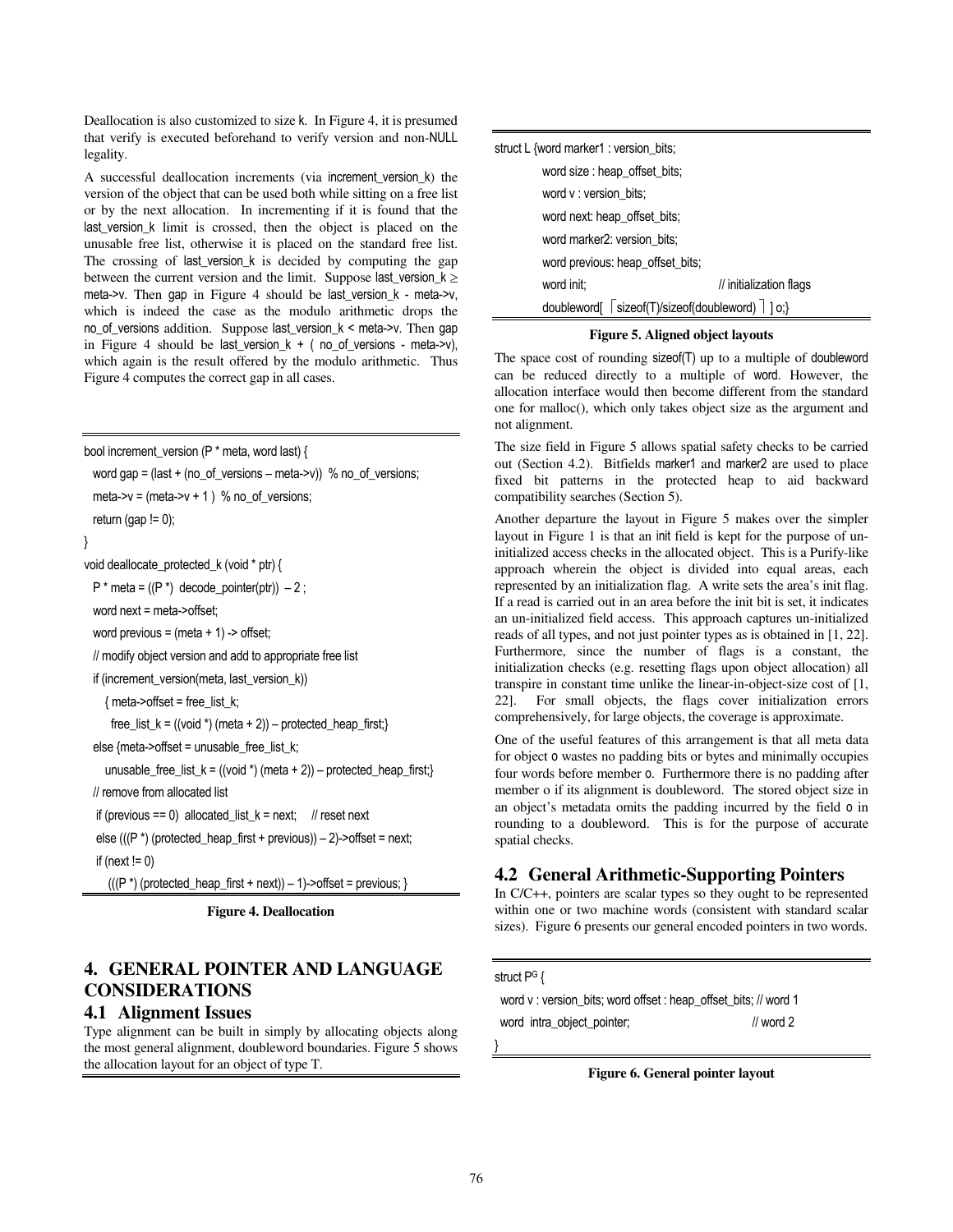In the above layout of general pointers  $(P<sup>G</sup>)$ , the first word encodes version-carrying pointer data as discussed in the algorithms presented earlier (Figures 1-4). The second word stores a regular unencoded pointer that can point to any inner member of the object. This pointer is not stored as an offset and occupies a whole word so that following C's semantics, general pointer arithmetic can shift this pointer around the whole machine address space (within and beyond protected heap) without bothering whether the pointer points to a valid object or not. Thus C's general pointer arithmetic is fully supported (it is carried out directly on the un-encoded pointer). Validity checking occurs only when a pointer is dereferenced, to check whether the object pointed to is inbound or not.

A reduced-heap implementation of our pointer is given in Figure 7. This implementation is pertinent when the heap requirements of a program are small. In the context of migration of 32-bit programs to 64-bit platforms, even the largest useful heap sizes can well be the largest supported by 32-bit systems. The doubled size of a 64-bit pointer means that meta-data beyond the bits needed for addressing the largest 32-bit heaps can be stored within one 64-bit pointer. The meta-data stored beyond heap\_offset\_bits required to address the heap is optimized by converting the one-word occupying intra\_object\_pointer from Figure 6 to an intra\_object\_offset in Figure 7. This conversion is based on the insight that an intra-object pointer is likely to mostly remain inbound (this drives the work in Jones et al. [12], where mostly, further reach of the pointer is explicitly disallowed).

The number of bits required to represent intra\_object\_offset is computed by the following static analysis. The maximum size of an object allocated by the program is estimated (this is typically known from the associated type in case of non-array objects). The size is bounded by the protected heap size, which can further be bounded more tightly by the user in which case a dynamic bounds check each time an object is allocated is carried out. The maximum deviation of a pointer out-of-bounds is estimated. For this, it is known that the maximum deviation by pointer arithmetic can only occur prior to a dereference using the pointer. The dereference dynamically checks for the pointer being inbound. Each pointer if properly initialized, is initialized as inbound or a NULL pointer wherein the intra\_object\_offset is zero<sup>4</sup>. Proper initialization is verified statically in our work for now. The maximum that a pointer can deviate beyond this inbound or zero offset into invalidity is bound by the largest chain of pointer arithmetic operations that can be executed in the program *before* a dereference of the pointer. A static proof that each pointer arithmetic operation must be succeeded within a finite path by a dereference of the pointer is sufficient to bound the maximum deviation. The deviation is the maximum sum of the pointer offsets carried out along any such path in the program. This is carried out intra-procedurally in our work as this seems to be quite sufficient so far.

Once the maximum bound on any pointer's outbound excursion is computed, intra\_object\_offset\_bits is computed as  $1 + \log_2$  (maximum excursion bound + maximum allocated object size). If the maximum excursion bound is not a known constant, the reduced heap implementation is not used<sup>5</sup>. The extra bit is required for the sign bit to cover negative offsets.

#### struct P<sup>R</sup> {

signed word intra\_object\_offset : intra\_object\_offset\_bits;

word v : version bits;

word offset : heap\_offset\_bits;

}

#### **Figure 7. Reduced-heap pointer layout**

The object layout for a reduced-heap implementation changes from Figure 5 to include padding equivalent to intra\_object\_offset field in each of the first three meta-data words.

Spatial test for a reduced-heap pointer comprises casting its intra\_object\_offset to an unsigned word and checking whether it is less than the unsigned object size. This is a fast *one-comparison test* (instead of conjunction of two tests for upper and lower bounds), in which negative offsets are always larger than any object size due to the contribution of the sign bit (note that size is represented in heap\_offset\_bits which are always fewer than a word due to ). Spatial test for a general-heap pointer uses the same test as above, after generating an intra\_object\_offset equivalent from the offset and the intra\_object\_pointer fields.

As described in Section 3, the NULL pointer is encoded to point to an object of size 0, which means that its spatial test will always fail. This is a special object containing only meta-data fields. NULL pointer dereferences are caught as spatial errors during dereferences, which eliminates special-case treatment. For a free operation, it is checked that the intra-object-offset is 0 besides the regular spatial and temporal checks.

Pointer arithmetic operations are modified to increment or decrement the intra\_object\_offset or intra\_object\_pointer fields in an encoded pointer. Note that this maintains pointer arithmetic operations as constant-time operations.

#### **4.3 Statically Unknown Allocations**

Given that C's malloc takes a dynamic size argument, the search of the corresponding object lists (or allocation/deallocation functions as described here) is a dynamic cost. While for the large majority of cases, the dynamic size would be tied to a (statically-known) type's allocation (hence sizeof() is known statically), a user is free to allocate space completely dynamically (e.g. one of the benchmarks here, MST, allocates an array of size provided by user input dynamically). For the former case of the statically known types, the search can be eliminated statically as described in Figures 1-4. For the unusual, fully dynamic case, the search cost can be bounded to a constant in our scheme as follows: Dedicate a  $P<sup>th</sup>$  portion (P is a constant) of the protected heap of size H as a search array to contain access data for all dynamic sizes handled by the heap. Memory other than the protected heap can be used for this purpose. The p<sup>th</sup> slot in the array can contain access data for sizes  $[p^*P \dots (p+1)^*P - p]$ 

<sup>&</sup>lt;sup>4</sup> Note that a pointer can be created using a cast from integer explicitly or implicitly in which case the pointer's outbound excursion cannot be assumed to be zero unless the novel support provided by our work here (see backwards compatibility, section 5) in mapping the integer to an inbound pointer or NULL is relied upon.

 $5$  A user-defined bound on intra\_object\_offset\_bits can still be used, with dynamic checking carried out at each pointer arithmetic operation to optionally implement a reduced heap strategy.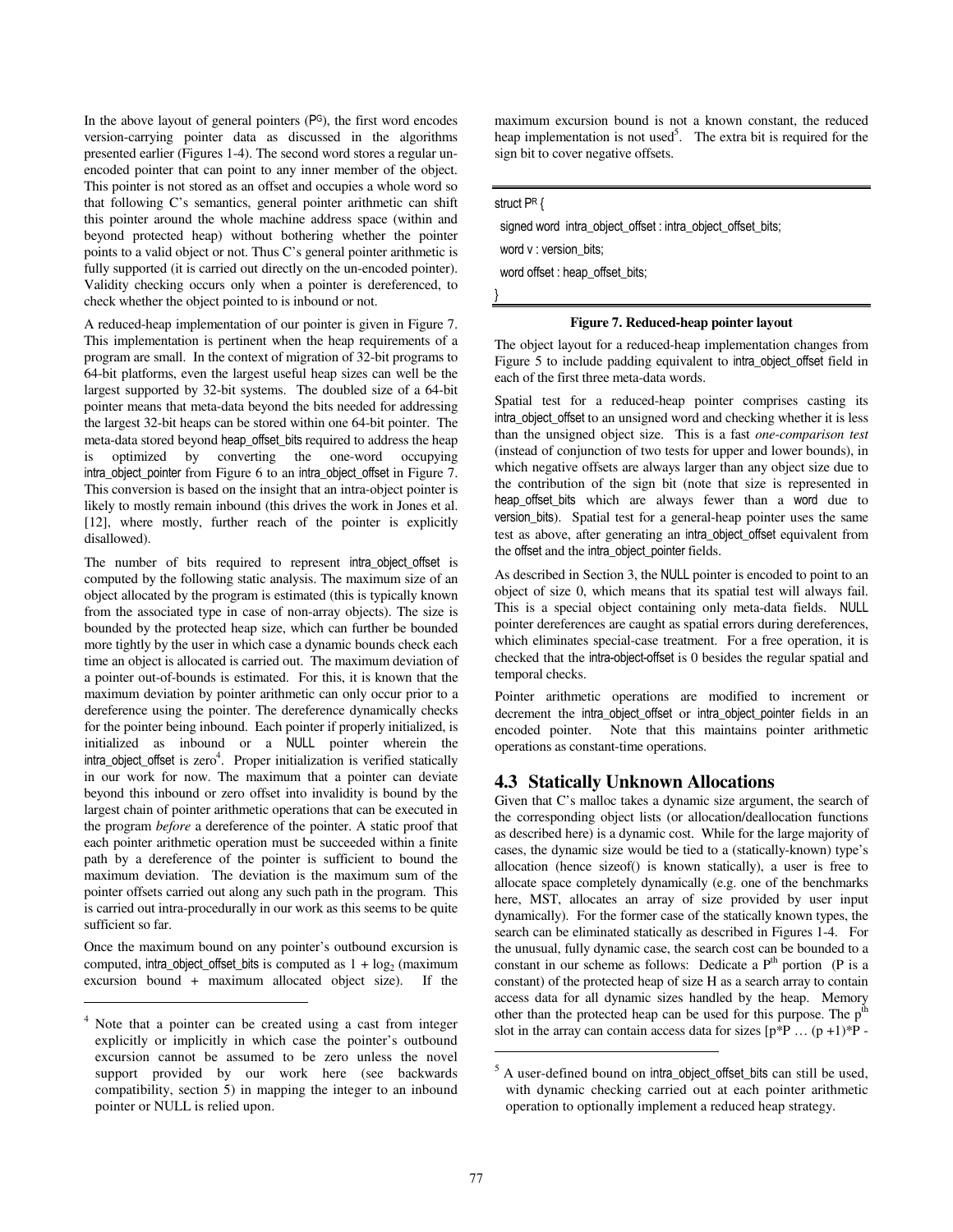1 ] within itself that can be searched in time proportional to constant P. In effect this search array provides a hash table with constant search size (clash per bucket). This method may be fine-tuned based on static/dynamic profiling/analysis of information of the sizes actually generated by the program.

## **4.4 Stack and Globals Protection**

Any stack scalar variable requiring run-time protection checks for the storage it represents (e.g. an automatic variable whose address is taken) is shifted to the heap. This is straightforwardly done by wrapping the variable's type in a struct. An automatic variable initialized by the struct allocation is then generated so that every time it is instantiated in a new stack frame, the struct is heap allocated. References to the original scalar are replaced by references to the automatic variable's struct member. Each time the stack frame is destroyed, the structs allocated for its variables are deallocated so that no later dereferences are allowed. At the time the stack frame is destroyed, the pointers to the allocated structs are checked for liveness as a part of deallocation. If any of the structs has been deallocated before, then an exception is thrown, which catches the user-deallocation of stack variables.

Similarly, a global scalar requiring run-time protection is also moved to heap by replacing it with an un-initialized struct-wrapped counterpart and changing global references in the program to the struct member. The user-defined main() is renamed and called from within a system-generated main() that initializes the global structs with allocated objects. The system-generated main() deallocates the global structs at its end, whereupon user deallocations of globals are caught.

Non-scalar automatic and global variables are handled similarly, without requiring wrapper structs.

# **5. BACKWARD COMPATIBILITY**

As mentioned in the introduction, the scalar sizes of our fat pointers can enable them to be compiled at the same size as standard pointers. Backward compatibility then reduces to the problem of providing encoding and decoding support for pointers when interacting with unprotected code through libraries, pointer casts to integers etc. Of these the decoding problem is simple; the interface code walks over the data to be passed to unprotected code and calls decode\_pointer (Figure 2) and replaces encoded pointers with decoded pointers in place (in data). The NULL pointer is decoded to the standard C NULL pointer as a special case. The problem of encoding non-NULL pointers passed back from un-protected code is more involved and is as described below.

First the allocation functions linked to un-protected/library code are made variants of the protected heap allocation functions as follows. The allocator returns protected heap objects on request, with the change that a decoded pointer to the object is returned, and not an encoded pointer. Prior to returning the object, the decoded pointer and its encoded version are stored in a global table for use later by interface functions.

Once the unprotected/library code finishes executing and the interface to the code is reached, all data returned by the unprotected code is walked in order to replace decoded pointers by encoded ones. The global table populated by allocations above is used as an association list in this replacement process as is the set of decodings that were carried out when the unprotected code was entered.

The association list of encoded/decoded pointers cannot suffice in general. For the decoded pointers whose encoding is still not found, the following method is used. From the location pointed by the decoded pointer in protected heap, a preceding pair of marker1 marker2 patterns is located in the heap. A sanity check that these are indeed intended marker values is carried out by traversing the previous and next fields relative to the markers to locate their objects and corresponding marker values. Consistency check with these objects increases confidence in the pattern discovery. In searching for the preceding markers of a decoded pointer, only preceding memory up to the size of the largest-allocated object has to be searched. The search starts from the nearest preceding marker pair such that the associated size field keeps the decoded pointer within bounds of the associated object. For each such candidate object, the previous object in the doubly-linked list of objects is looked up. Each shift to a previous object is checked for consistency with a traversal back using the next link. If a consistent traversal back to an allocated\_list\_k header is obtained, only then it is assured that the starting marker values represent a valid, live object. Once the validity of the object containing the decoded pointer is verified, then the encoded pointer is generated straightforwardly. It is assumed that for non-NULL pointers, the unprotected code only returns pointers intended to be inbound and to live objects. If no live containing object is found, then an error is reported.

An integer cast to pointer generates an undecoded pointer initially, which is then converted to an encoded pointer as discussed above. Similarly encoded pointers are cast to integer by first converting them to decoded pointers.

# **6. PERFORMANCE**

As far as the asymptotic performance of our algorithms is concerned, note that none of the routines in Figures 1-4 (and their general pointer discussion, Section 4) have any loops or recursion. Any search cost for object lists/accessors for any object size k is constant as described using P-denominated structures in Section 4.3. Thus the cost for providing memory safety (allocation, deallocation, pointer arithmetic, and verification overhead) in our system comprises only constant time operations.

In this section we characterize the cost constants of our work. For this, we have both reduced-heap and general implementations run on a 64-bit machine (AIX 6.1.0.0, Power5 2.09GHz, 4G RAM) using GCC 4.2.4 for compilation at –O3 level of optimization, with version recycling/garbage collection within our system completely disabled. We have benchmarked our performance on the memoryintensive applications of the Olden Suite which comprises programs that have been commonly benchmarked by the relevant related work. We have benchmarked only publicly available Olden applications (all that we could find, which was from the Cyclone site, containing four Olden applications in all, see http://www.cs.umd.edu/projects/PL/cyclone/benchmarks-1.0.tar.gz). The benchmarks contain several NULL-dereference errors, all of which were caught by our work. For the benchmarks, the general and reduced-heap implementations were chosen such that all encoded pointer bitfields are rounded to multiples of a byte. This enables a specialized kernel to be generated in which bit-field access gets replaced by field access and pointer arithmetic in general.

The general-heap benchmarks use one-byte version bits and fourbyte heap\_offset\_bits, wasting three-bytes as padding. The reducedheap implementation uses one-byte version bits, three-byte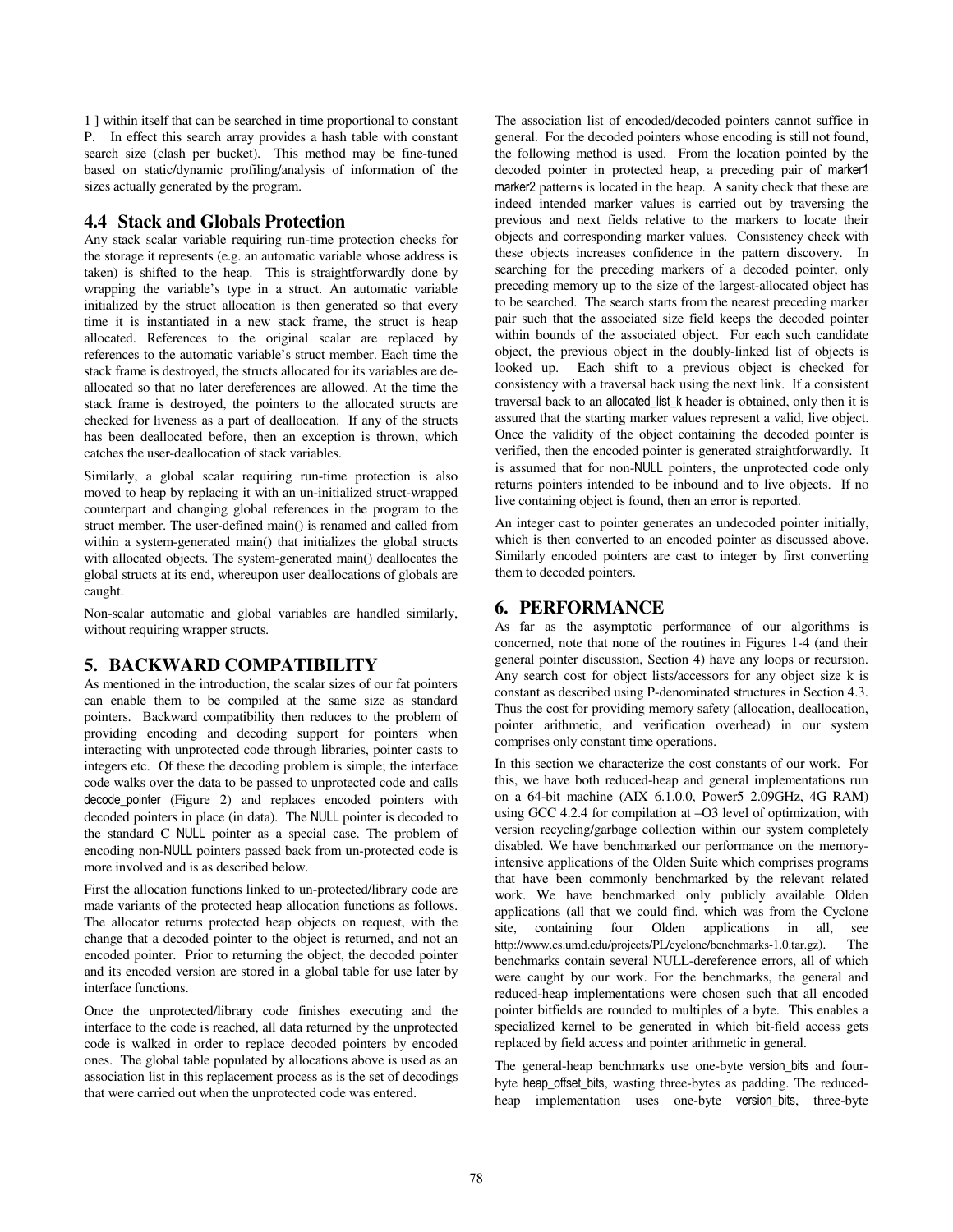intra\_object\_offset\_bits, and four-byte heap\_offset\_bits. Due to the lack of 128-bit integer types in GCC (encoding as a 128-bit long double runs into a GCC bug at –O3 level optimization), we split the 128-bit general-heap-encoded pointer into two 64-bit unsigned long quantities (one the intra\_object\_pointer and the other containing the version\_bits and heap\_offset\_bits). The two longs are carried everywhere the original pointer is, as scalars using a straightforward source-to-source transformation. When storing the pointer in memory, or communicating with the external world, the two longs are placed adjacent to each other just as they would be in a 128-bit layout (Figure 6).

The static analysis (for intra-object-offset field size, Section 4.2) establishing these benchmarks to be capable of reduced-heap implementation also establishes proper initialization, which means that the run-time initialization check mechanism is eliminated from these benchmarks. Furthermore, no stack or global variables require heap-shifting (as none of them involve arrays, or have their address taken). These optimizations are commensurate with the optimizations carried out in [1, 8, 22]. While [1, 22] do incur an extra dynamic overhead of resetting any pointers in allocated memory blocks, this cost is minor (resetting allocated blocks to 0 adds less than 0.2% to original application times). Hence the cost comparison is generous, since [1] has additional run-time optimizations enabled eliminating expensive temporal checks dynamically and [8] uses a combination of static and run-time methods in automatic pool allocation to reduce run-time costs. Our results are shown in Table 1 and contrasted with prior work. The column unprotected run time gives the average time taken by an application for one run in a batch of twenty runs. The times are measured using getrusage() system call and comprise the user + system times. The cost of setting up the protected heap using an sbrk() call is included in each application's time.

Among our benchmarks, MST performed the worst, in part because it accesses the kernel via the P-denominated structures of Section 4.3. This is because MST dynamically allocates arrays of a size that is provided as user input. Hence allocations for these arrays become dynamically-sized and the kernel access acquires a layer of dynamic deconstruction described in Section 4.3. In the reduced heap case, we benchmarked the application using fixed array sizes also. This reduced the overhead down to 83%, an improvement of 11.3% that brings the average overhead of reduced heap implementation to below 49% (for programs which do not have dynamically-sized mallocs).

Note that on average, our work performs better than the nearest prior work [22] by a factor of 2.33 for general heap and 2.42 for reduced heap. We report comparisons with [1, 22] since they share our goals of complete memory safety for C without changing the memory model (free() not obviated by garbage collection). We have also considered [8] since its temporal checking via virtual pages is close to our own core concept of versions. Other approaches that we haven't contrasted with individually here have different goals than us (changed memory model – CCured [6, 14], Cyclone [11], and Fail-Safe C [16]; or address a subset of safety issues (mostly spatial) – Jones et al. [12], Ruwase and Lam [18], Dhurjati et al. [7] and Loginov et al. [13]). To the best of our knowledge, our work advances the state of the art in complete memory safety for C-like languages by well over a factor of 2 (see comparison with [22] above).

# **7. CONCLUSION AND FUTURE WORK**

We have presented a novel scheme for comprehensive safety in the context of memory models like that of the C language. We do not change the memory model (e.g. free() remains meaningful, and not subsumed by garbage collection). Instead, we provide safety for all issues along with the following novel results: (a) our work is table free, saving time/space costs of lookup; (b) operations like deference checking overhead, allocation, deallocation, and pointer arithmetic overhead have only constant-time costs; (c) encoded pointers are fat, but within scalar sizes (one to two words), which makes them amenable to aggressive optimization, backward compatibility and atomic use; (d) backward compatibility now has support for encoding and decoding of arbitrary pointers; (e) benchmarks show good performance even on memory-intensive Olden applications (< 55% average overhead, over twice faster than nearest prior work), which suggests that our work is likely to be even faster in the usual, not-so-memory-intensive applications.

We plan to complete our on-going implementation of conservative garbage collection for version recycling and to report our experience on a larger set of benchmarks.

## **8. ACKNOWLEDGEMENTS**

Harshit Shah was supported by an Indo-Italian Fellowship under the ITPAR Programme. He has carried out this work at IBM India Research Laboratory, New Delhi.

| <b>Benchmark</b> | time (seconds) | Unprotected run Reduced Heap<br>(overhead, $\%$ ) | General Heap<br>(overhead, $\%$ ) | [1]<br>(overhead,<br>$\%$ | [8] (dangling ptr<br>checks<br><i>only</i> ,<br>overhead, %) | [20]<br>(overhead,<br>$\%$ |
|------------------|----------------|---------------------------------------------------|-----------------------------------|---------------------------|--------------------------------------------------------------|----------------------------|
| <b>TREEADD</b>   | 1.00           |                                                   | 38                                |                           | 268                                                          | 223                        |
| <b>MST</b>       | 0.35           | 94                                                | 98                                | 400                       | 853                                                          | 76                         |
| <b>BISORT</b>    | 3.17           | 49                                                | 57                                |                           | 222                                                          | 76                         |
| <b>TSP</b>       | 2.90           | 49                                                | 24                                |                           | 312                                                          | 128                        |
| Average          | 1.86           | 52                                                | 54                                | 400                       | 414                                                          | 126                        |

**Table 1. Benchmarks of Olden Suite Applications**